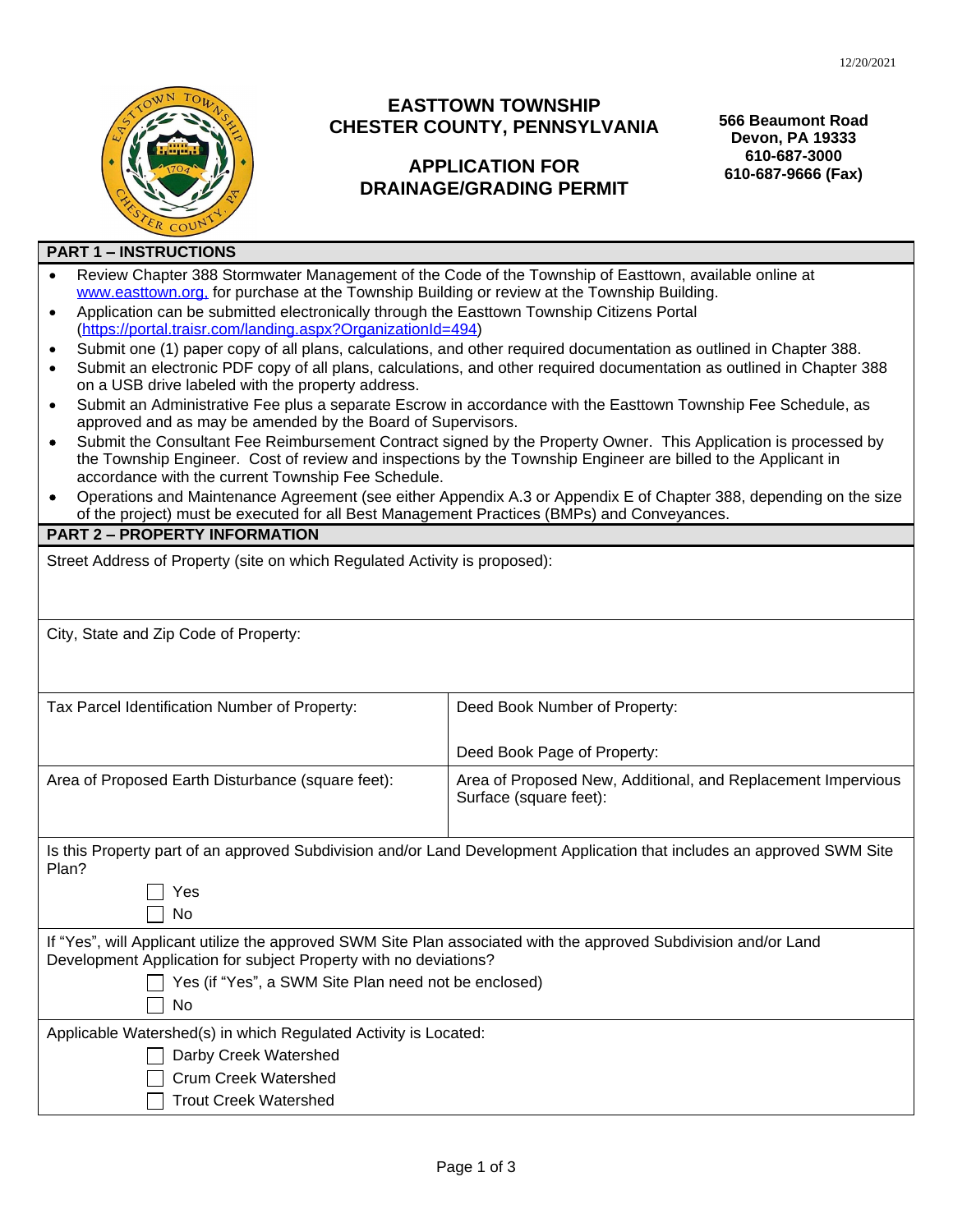| PART 3 - APPLICANT INFORMATION (Owner of Property and person or entity responsible for all costs)                                   |                |  |  |  |  |
|-------------------------------------------------------------------------------------------------------------------------------------|----------------|--|--|--|--|
| Applicant Name (person or entity that owns the property on which the proposed Regulated Activity is located):                       |                |  |  |  |  |
| Applicant Street Address (if P.O. Box, include street address also):                                                                |                |  |  |  |  |
| City, State and Zip Code of Applicant:                                                                                              |                |  |  |  |  |
| Telephone Number of Applicant:                                                                                                      | Email Address: |  |  |  |  |
| <b>PART 4 - APPLICANT'S ENGINEER INFORMATION</b>                                                                                    |                |  |  |  |  |
| Name of Applicant's Engineer and Engineering Firm:                                                                                  |                |  |  |  |  |
| Street Address of Applicant's Engineer (if P.O. Box, include street address also):                                                  |                |  |  |  |  |
| City, State and Zip Code of Applicant's Engineer:                                                                                   |                |  |  |  |  |
| Telephone Number of Applicant's Engineer:                                                                                           | Email Address: |  |  |  |  |
| PART 5 - APPLICANT'S CONTRACTOR INFORMATION (entity responsible for performing the work associated with<br>this permit application) |                |  |  |  |  |
| Name of Applicant's Contractor:                                                                                                     |                |  |  |  |  |
| Street Address of Applicant's Contractor (if P.O. Box, include street address also):                                                |                |  |  |  |  |
| City, State and Zip Code of Applicant's Contractor:                                                                                 |                |  |  |  |  |
| Telephone Number:                                                                                                                   | Email Address: |  |  |  |  |